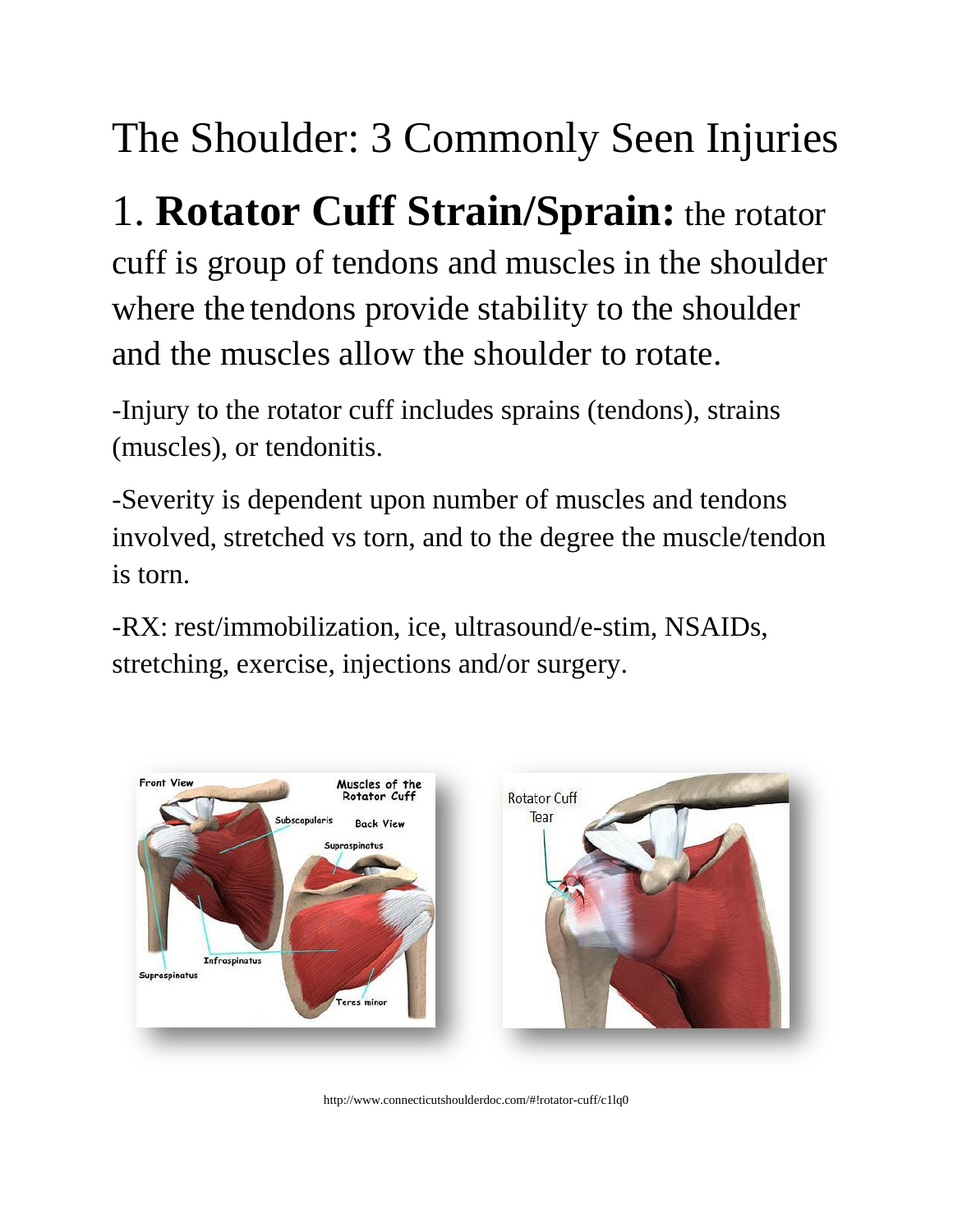## 2. **Acromioclavicular joint sprain (AC**

**joint**)-the AC joint is where the collar bone (clavicle) meets the shoulder blade (scapula) and functions to raise the arm above the headin the shoulder.

-Injury to the AC joint occurs when the ligaments connecting the acromion and clavicle have been damaged, and the two structures no longer line up correctly. -Severity is dependent upon which ligaments are torn and how badly they are torn.

-RX: rest/immobilization, ice, NSAIDs, compression wrap, stretching/strengthening exercises, and/or surgery.



http://bramelsecondopinion.files.wordpress.com/2013/02/separated\_shoulder\_ac\_joint.jpg